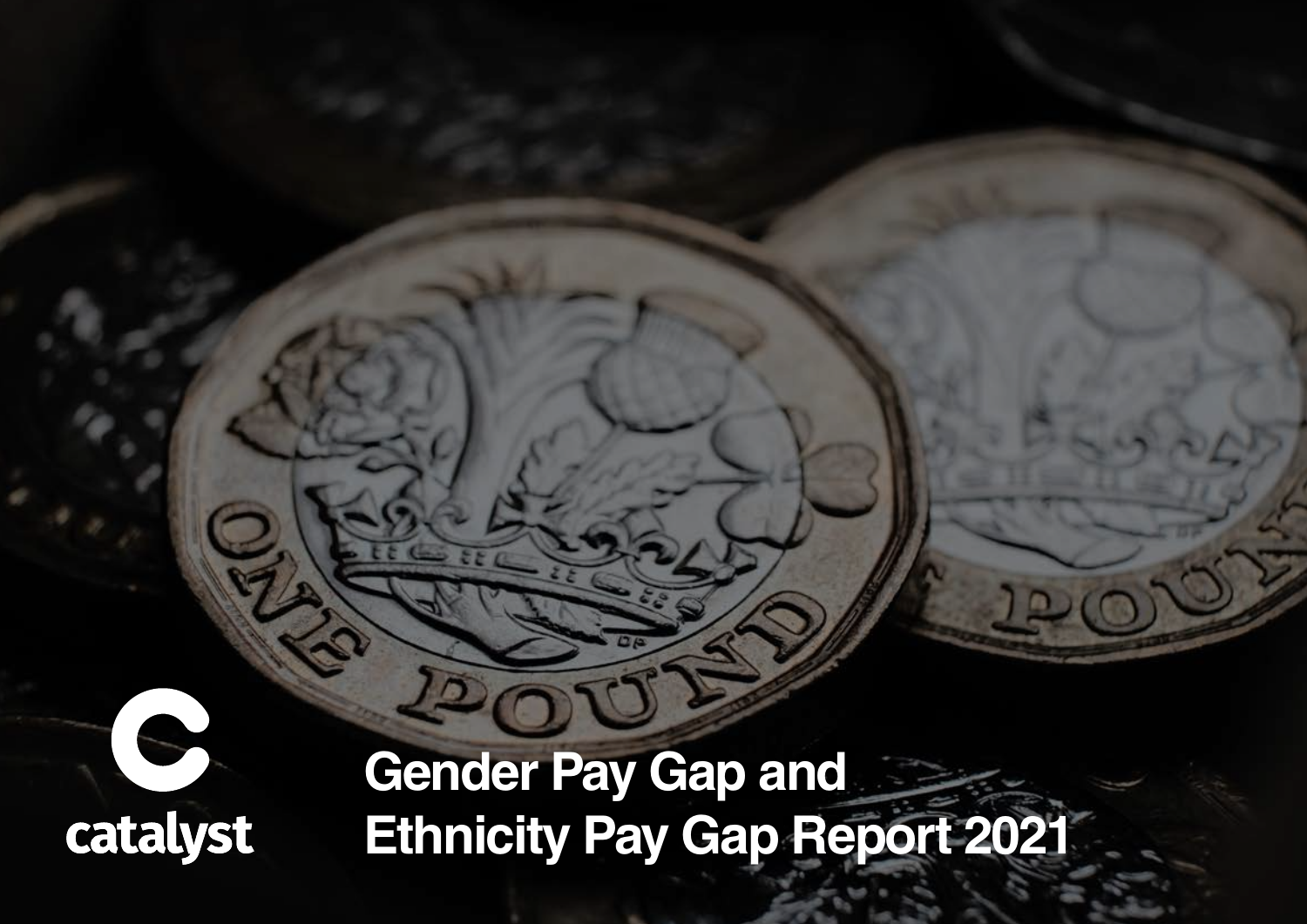## **Introduction**

Catalyst is committed to equality of opportunity for all. We recognise the value of diversity within our organisation and the contribution a diverse workforce makes to understanding and meeting the needs of our customers and enhancing our services.

Our core belief is that to fulfil our ambitions we must protect the diversity that makes us who we are and strive to further close the gaps.

Catalyst is dedicated to embedding diversity into everything that we do and taking positive action to embrace and promote diversity and to support equality in our practices.

Therefore, we have published our first joint Gender and Ethnicity Pay Gap which was a key commitment we made within our ED&I strategy.

The data in this report was taken as at 5 April 2021.

Whilst there is no legal requirement to report an ethnicity pay gap, we are committed to action beyond legal obligations.

Reporting on our pay gap position is reflective of our values of:

Deliver on promises Give respect

Be accountable

The UK's national average gender pay gap is 15.5% and we are pleased to report that Catalyst continues to outperform this. We have a favourable median gender pay gap of -0.3% reduced from 2.1%, and a mean pay gap of 6.76% reduced from 9.79%.

Our continued commitment to fairness has also seen our median ethnicity pay gap move to a positive -3.09% and an average ethnicity pay gap of 11.49%.

Women make up 54% of our organisation, 34% of our Leadership Team and 55% of our managers. The National Housing Federation (NHF) indicates that of the 57% female population in the sector, 45% of Executive level positions are held by females.

Colleagues who are Black, Asian or from a Minority Ethnic group make up 33% of our organisation, 3.7% of our Leadership Team and 26% of our managers.

The NHF indicates that Minority Ethnic groups make up 19.4% of colleagues in the sector, with 9.9% at Executive level.

Catalyst will continue to work on improving diversity within our senior Leadership Team as part of our commitment to be an inclusive organisation which is a diverse workplace where people can build their careers.

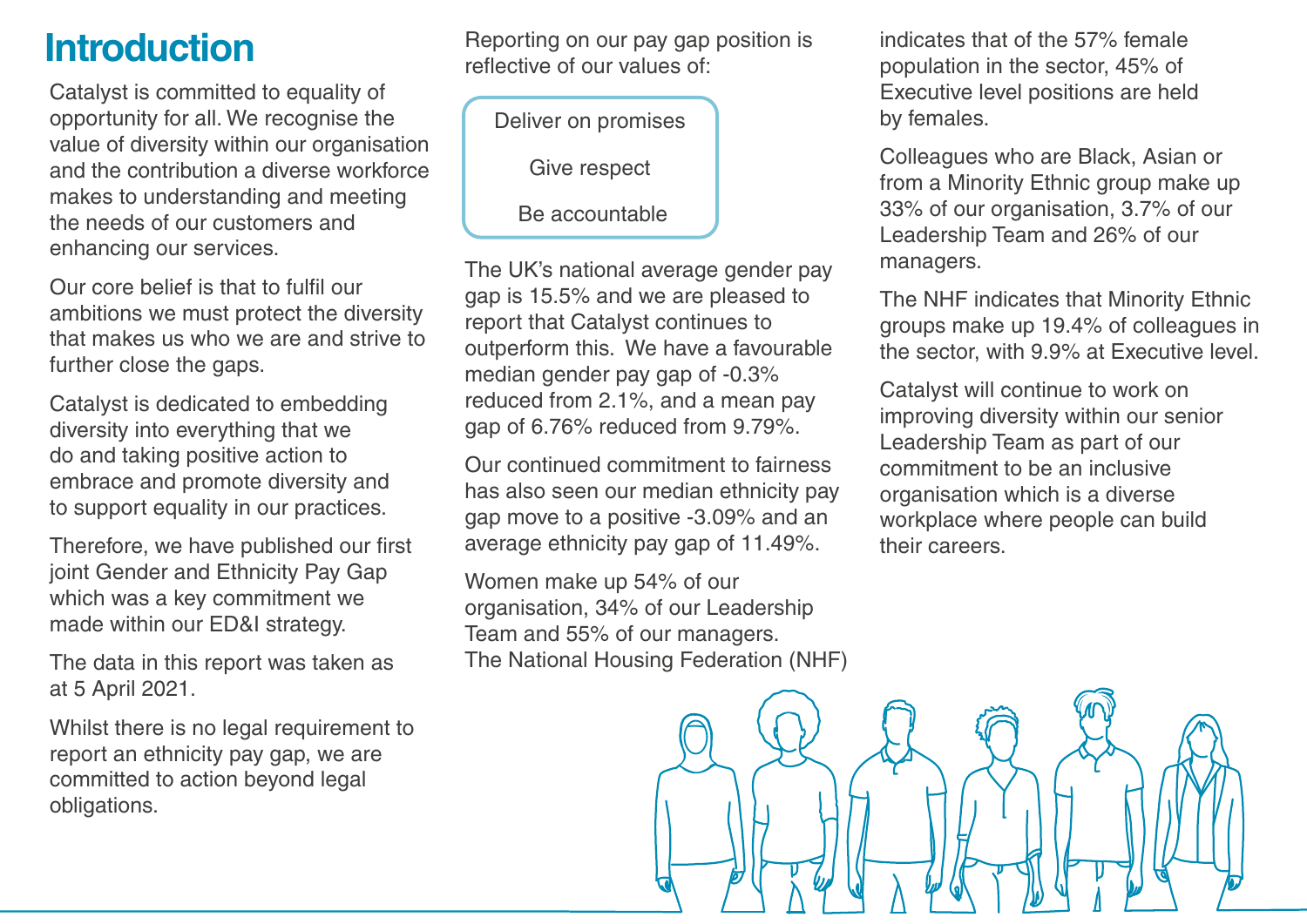# **What is the Gender Pay Gap?**

The Pay Gap shows the difference between the average hourly pay and bonus for men and women across all roles within an organisation. This year we have also conducted this review across different ethnicities within Catalyst.

## **What is Gender Pay Gap reporting?**

Under the Government's Gender Pay Gap regulations, companies in the UK which employ over 250 people are required by law to publish their gender pay gap. Catalyst employs over 1,200 people across our sites in London and the home counties.

Gender pay is different to equal pay. Equal pay refers to men and women being paid equally for carrying out the same or similar roles. The gender pay

gap looks at the difference in average earnings between men and women across the organisation.

## **How is the Pay Gap reported?**

Under the Gender Pay Gap legislation there are six factors to consider, we have applied these when reviewing both our gender and ethnicity pay gap.

# **What is the Pay Gap?**

The pay gap refers to:

the difference in the MEAN PAY

the difference in the MEDIAN PAY

the difference in the MEAN BONUS

the difference in the MEDIAN BONUS

the proportion of MEN AND WOMEN who RECEIVED BONUS PAY

the proportion of full-pay MEN AND WOMEN in each of FOUR quartiles This report also sets out our:

- Average gender pay gap as a mean average
- Average gender pay gap as a median average
- Average bonus gender pay gap as a mean average
- Average bonus gender pay gap as a median average
- Proportion of men receiving a bonus payment and proportion of women receiving a bonus payment
- Proportion of men and women when divided into four groups ordered from lowest to highest pay.

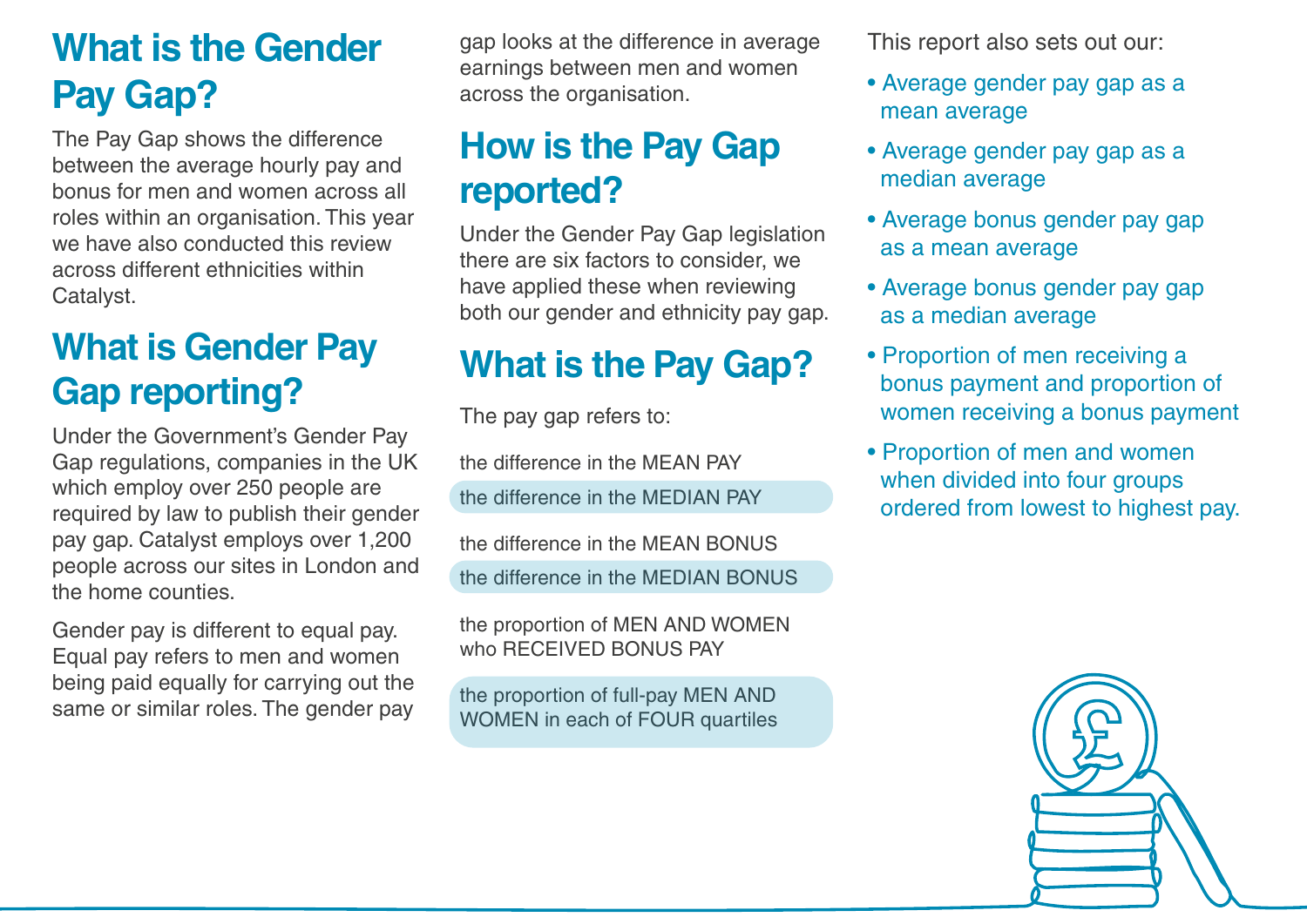## **Catalyst is made up of**



**Gender Pay Gap** (based on relevant employees on full pay)\*

**MEAN MEDIAN 6.7% -0.3%**



#### **with a gender split of**



#### **Gender Bonus Gap**

**MEAN MEDIAN 32% 0%**

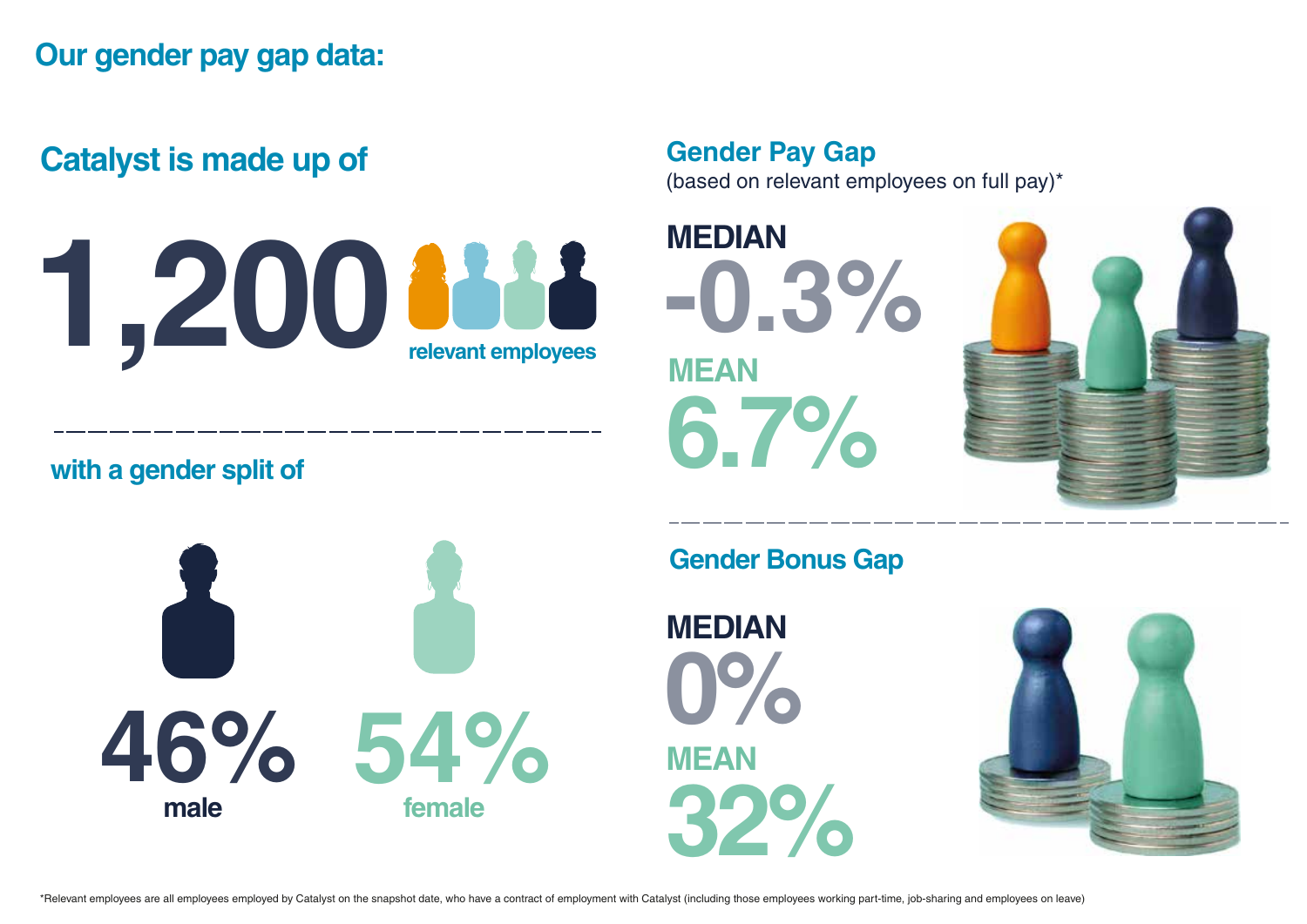

#### **Proportion of men and women in each quartile of the pay structure:**

| Male %          | 49.5              |                          | 43.85 37.87                     | 53.82                    |  |
|-----------------|-------------------|--------------------------|---------------------------------|--------------------------|--|
| <b>Female %</b> |                   | Y 50.5 56.15 62.13 46.18 |                                 |                          |  |
|                 | Lower<br>quartile | Lower middle<br>quartile | <b>Upper middle</b><br>quartile | <b>Upper</b><br>quartile |  |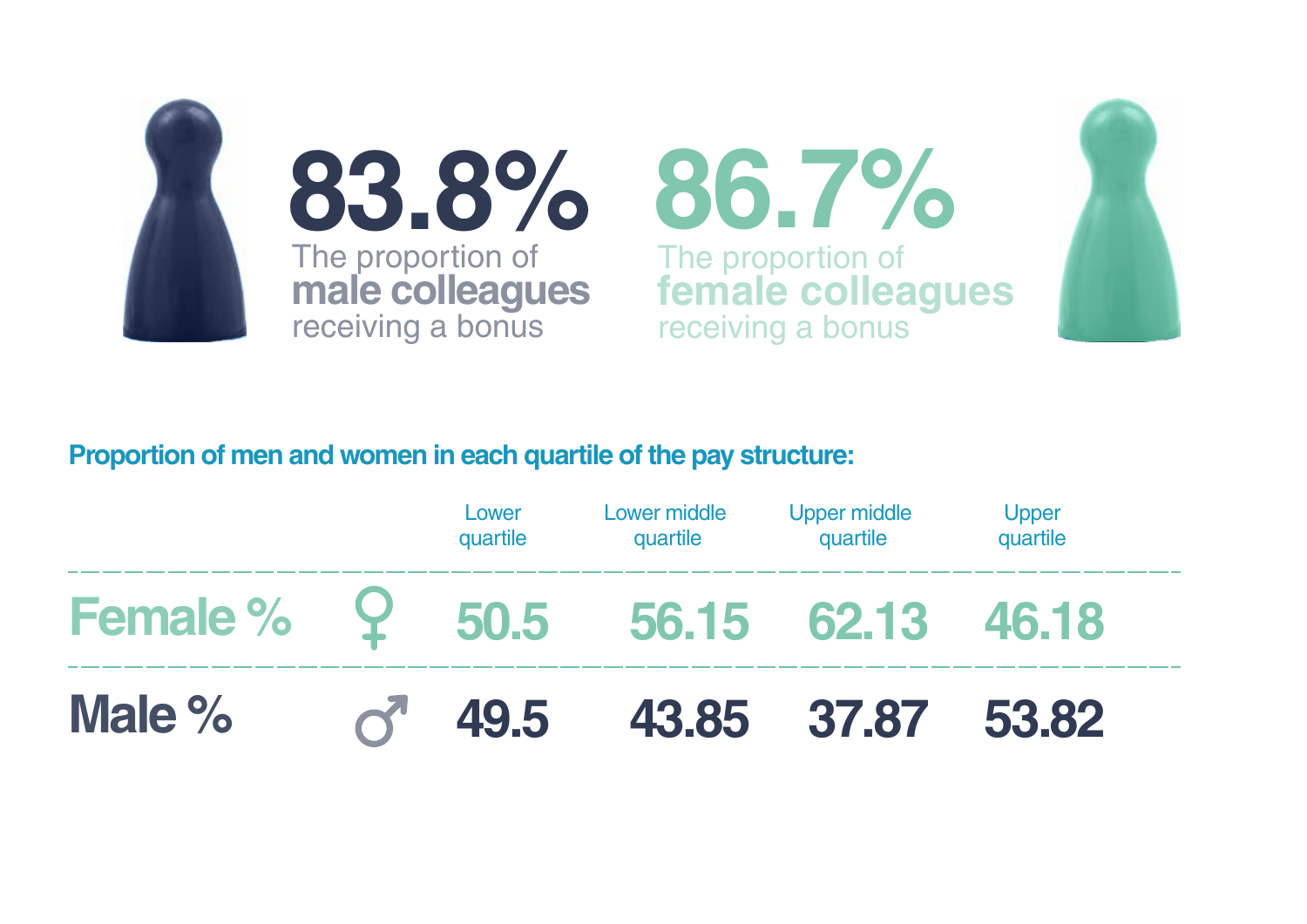## **Our ethnicity pay gap data:**

#### **Ethnicity Pay Gap**

(based on relevant employees on full pay)\*

# **MEAN MEDIAN 11.49% -3.09%**



#### **Ethnicity Bonus Gap**

**MEAN MEDIAN 20.98% 0%**





### The proportion of **BAME colleagues** receiving a bonus **86.76%**

#### **Proportion of ethnicity split within each quartile of the pay structure:**

|                   | Lower<br>quartile | Lower middle<br>quartile | Upper middle<br>quartile | Upper<br>quartile |  |
|-------------------|-------------------|--------------------------|--------------------------|-------------------|--|
| BAMF <sub>2</sub> | <b>32 99</b>      | 34.38                    | 47.92                    | <b>29.86</b>      |  |
| White %           | 67.01             | 55.62                    | 52.08                    | 70.14             |  |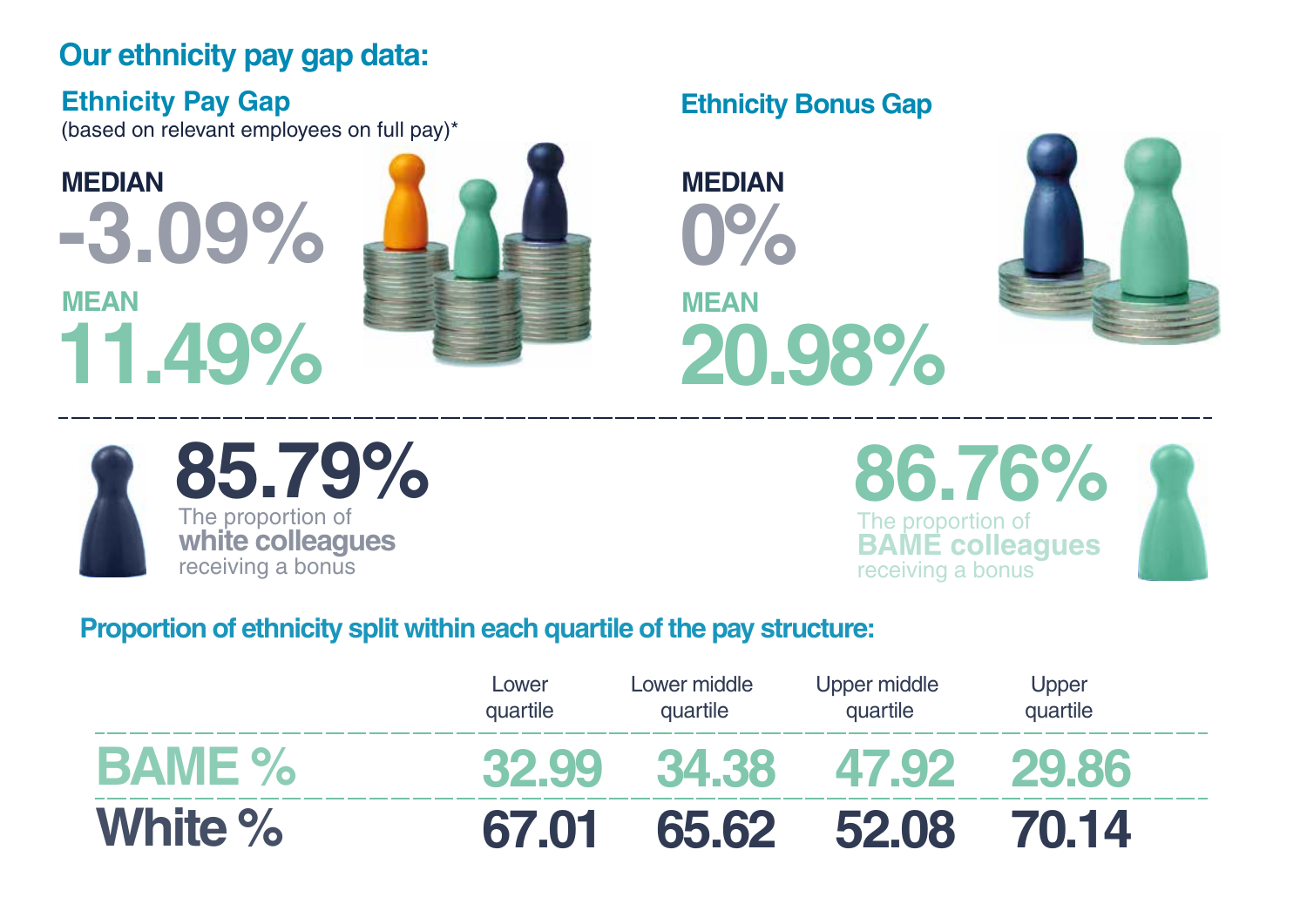#### **Understanding our gender and ethnicity pay gap**

The report shows positive movement with a 3% decrease across both gender and ethnicity pay gaps.

Catalyst has seen an increase in the diversity within the upper and upper middle quartiles which has had a positive impact on closing the gaps. We have developed and promoted internal talent and seen successful placements within our senior Leadership Team.

While we are encouraged that the differences remain low in comparison to our peers and the UK average, we know there is still work to do.

Societal factors influence both the gender and ethnicity pay gaps seen across the UK economy. For example, women are more likely than men to have caring responsibilities and therefore more likely to take breaks from work or to work part time. The Black community have higher rates of unemployment. We know that closing the gaps is not a quick fix and are confident that the actions that we have taken will positively impact this figure for the future. Catalyst will

continue to adopt new solutions to improve and lower our gender and ethnicity pay gaps.

Due to lower disclosure rates for disability, we have been unable to undertake an indepth review of pay, but this is something we are looking to progress for the future.

#### **ED&I and inclusive wellbeing initiatives**

As part of a wide range of wellbeing and inclusivity initiatives, a Meno Social group is open to all colleagues and focuses on sharing the stories and challenges faced by women experiencing the menopause and how Catalyst as an organisation and its colleagues can support.

We have launched a webinar series called Catalyst in Conversation; a series of thought provoking and topical conversations run by both internal and external hosts. This gave colleagues an opportunity to learn about key inclusion topics such as fairness, Black History Month and reflecting on the death of George Floyd.

We have also created a colleague-led equality, diversity and inclusion reference group that meets monthly to review new initiatives and activities (such as new ED&I eLearning), share ideas on areas of focus and sharechallenges/stories/experiences that the group can discuss potential solutions or interventions required.

A disability forum has also been set up. The group meets every 6 weeks to review disability policy/guidance/process and feeds key information and suggestions to the ED&I Reference group. This is new and developing and we are also planning to become a 'Disability Confident' scheme sponsor.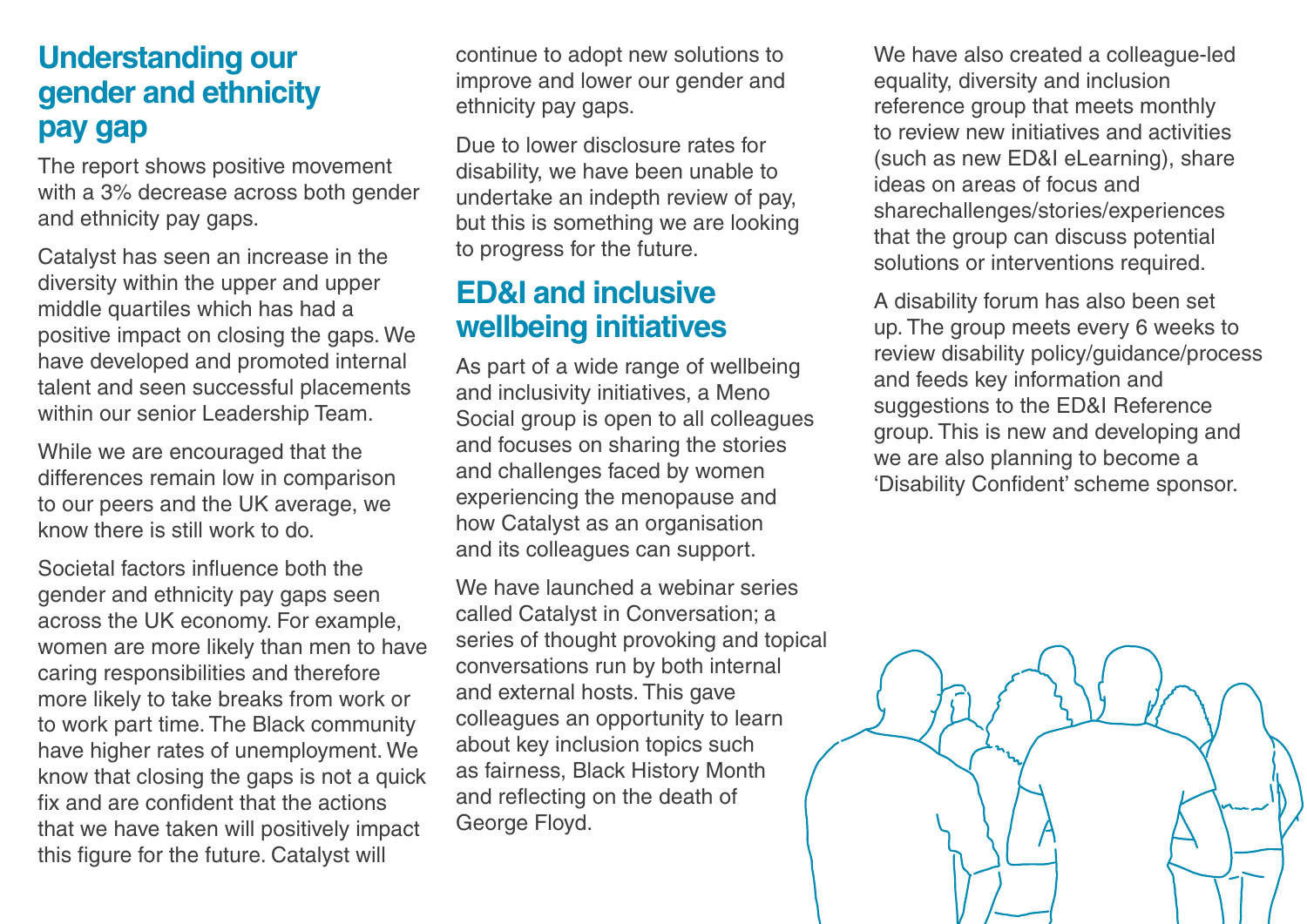## **Closing the gap**

Catalyst is committed to equal pay for equal work and to making sure that opportunities are accessible and available to all.

We have focused on a number of initiatives to improve how we attract, engage and develop our people, regardless of their gender, ethnicity and other protected characteristics.

There has been major focus around our recruitment practices, with all hiring managers undertaking diversity and inclusion training. This specifically focusses on unconscious bias and how to reduce and remove it from recruitment process and most importantly, recruitment decisions.

Catalyst has partnered with diverse recruitment agencies such as Black Young Professionals Network and utilises various job boards to encourage and attract a diverse talent pool. Catalyst has adopted the Rooney Rule approach for all senior leadership positions and has successfully appointed Ravi Rajagopal as Chair of the Catalyst Board to promote further diversity within our Board and

Committee members. Each year Catalyst undertakes a benchmarking exercise, conducted by an independent, external partner, to ensure that our pay remains competitive and we award all colleagues fairly.

Our Spot Award scheme allows us to recognise and reward colleagues who show an exceptional commitment to our values. As well as a chance to say thank you and give some fantastic feedback, managers can give e-vouchers to members of their team who go above and beyond.

Catalyst participated in two different leadership development programmes; G15 Accelerate and Leadership 2025. Both are designed to support ethnic minority managers/leaders to accelerate and progress in their careers.

This year Catalyst has seen the successful launch and conclusion of the pilot Shadow Executive Committee programme which is made up of five colleagues from across the organisation who are women. The key aims of the programme are to provide a unique learning opportunity to help support their development as future leaders at

Catalyst, whilst also bringing diversity of thought to our Executive Team discussions and decision making.

Catalyst launched an internal mentoring programme. The first cohort of mentees have completed the programme and the next cohort are currently being recruited. Catalyst has revised the Flexible Working policy to support work life balance for those colleagues who may have caring or childcare responsibilities.

We have rolled out our Blended Working policy to further encourage flexible working practices and to support colleague wellbeing.

We are tracking our talent and succession planning by scrutinising internal movements and leavers on a quarterly basis, in addition to reviewing our recruitment data. We will continue to operate, and develop, recruitment, promotion and pay policies that are based on our principles of fairness, equality and respect for all.